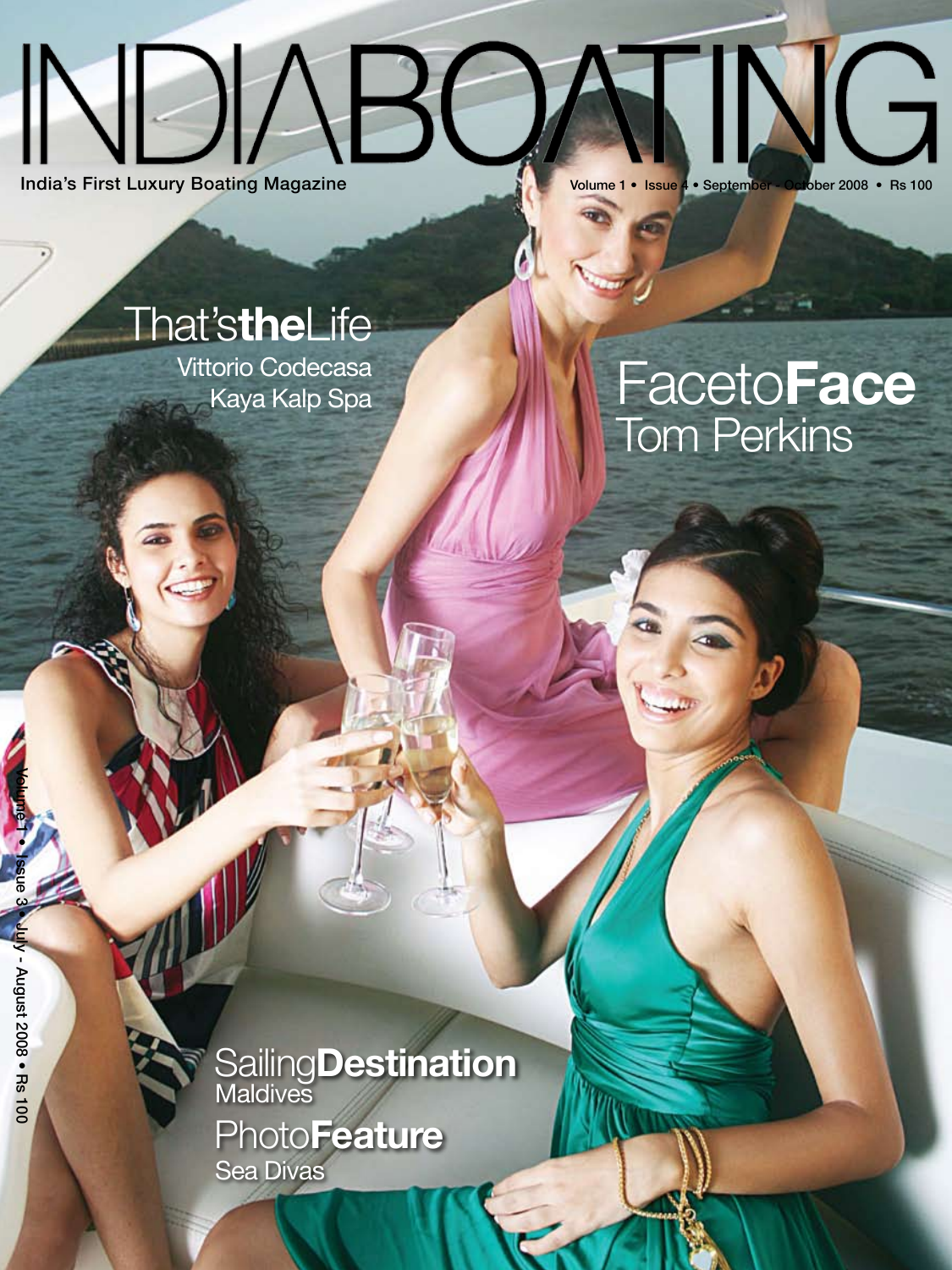



# RAJIV BHATIA

From being an agent for Reliance Polymers to setting up an adventure sports company Rajiv Bhatia has followed his passion. For him nothing beats the thrill of being out in the sea on a kayak, watching shoals of fish swimming by and enjoying the sweeping panoramic view of the Mumbai skyline. India Boating spoke with Rajiv about his passion for kayaking and his plans for his company Rae Sports as the agency for Feelfree Kayaks.

## **Words: Priyanka Tilve**

#### **How did it all start?**

I have always been involved in sports and I love water. While on a vacation in the US my wife and I discovered kayaking and what struck me was the simplicity and the fun involved. Even my daughter enjoyed it immensely…so it turned out to be a fun family activity. It doesn't require too much of physical strength as

well… even my 8 year old daughter can manage it! Plus the fact that it was clean, eco-friendly and zero pollution. So when I came back to Mumbai I thought why not get a kayak here and that's how it really started.

I live in Cuffe Parade which is blessed with a wonderfully protected bay where the tide is never